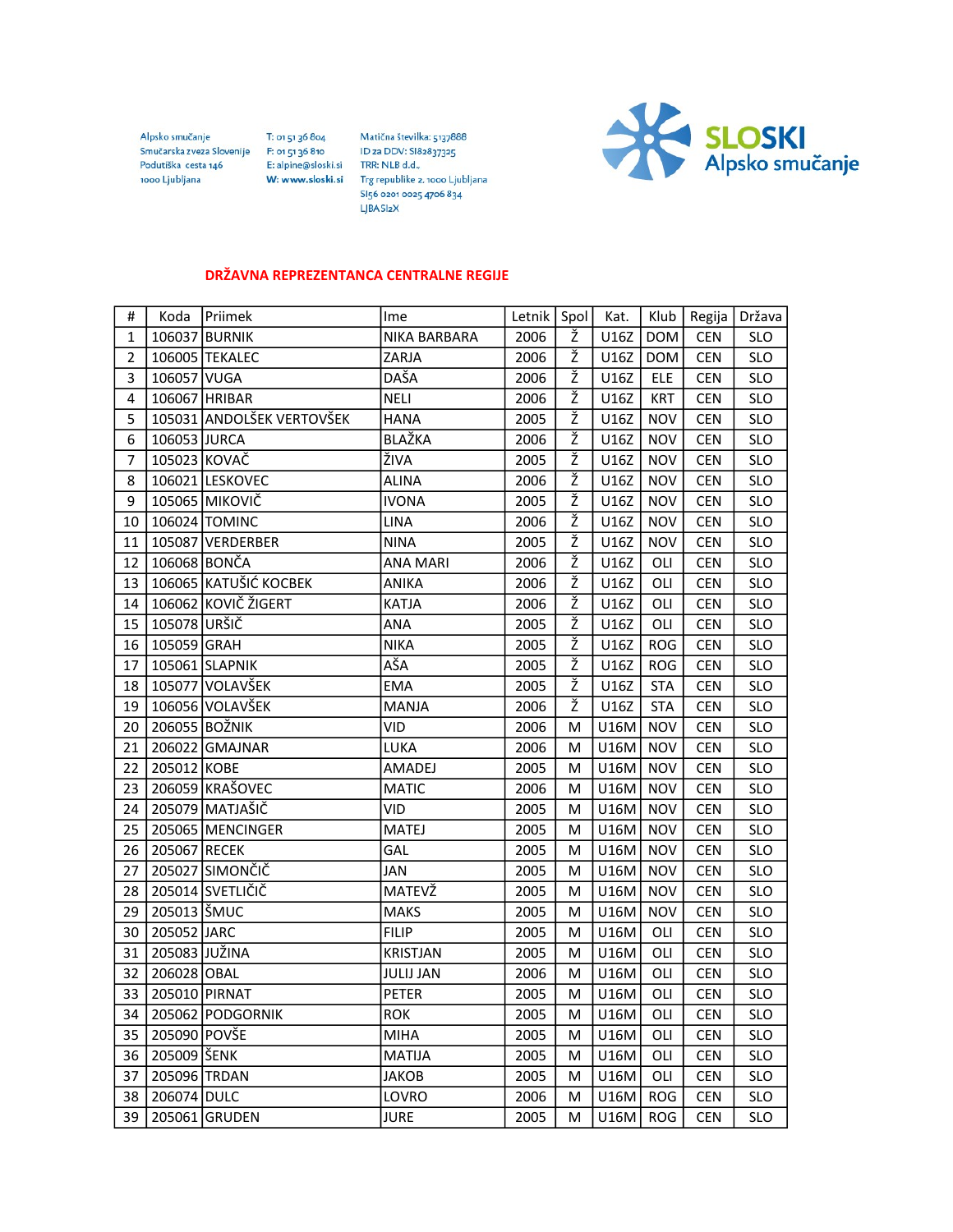Alpsko smučanje Smučarska zveza Slovenije Podutiška cesta 146 1000 Ljubljana

Matična številka: 5137888 T: 01 51 36 804 F: 01 51 36 810 ID za DDV: SI82837325 E: alpine@sloski.si TRR: NLB d.d., W: www.sloski.si Trg republike 2, 1000 Ljubljana SI56 0201 0025 4706 834

LJBA SI<sub>2</sub>X

SLOSKI<br>Alpsko smučanje

| 40 | 205095 ŠMID   |                           | DANIEL            | 2005 | M | $U16M$ STA |            | <b>CEN</b> | <b>SLO</b> |
|----|---------------|---------------------------|-------------------|------|---|------------|------------|------------|------------|
| 41 |               | 108012 BURNIK             | KATJUŠA           | 2008 | Ž | U14Z       | <b>DOM</b> | <b>CEN</b> | <b>SLO</b> |
| 42 |               | 108055 PETERLIN           | <b>NEŽA</b>       | 2008 | ž | U14Z       | <b>KRT</b> | <b>CEN</b> | <b>SLO</b> |
| 43 |               | 107077 VALANT             | <b>EMA</b>        | 2007 | ž | U14Z       | <b>KRT</b> | <b>CEN</b> | <b>SLO</b> |
| 44 |               | 108058 JAGODIČ BOŠTJANČIČ | MAJA              | 2008 | Ž | U14Z       | <b>NOV</b> | <b>CEN</b> | <b>SLO</b> |
| 45 | 108018 JEMEC  |                           | <b>NIKA</b>       | 2008 | Ž | U14Z       | <b>NOV</b> | <b>CEN</b> | <b>SLO</b> |
| 46 | 108026 KŠELA  |                           | <b>POLONA</b>     | 2008 | Ž | U14Z       | <b>NOV</b> | <b>CEN</b> | <b>SLO</b> |
| 47 |               | 108004 PERUŠKO            | LUCIJA            | 2008 | ž | U14Z       | <b>NOV</b> | <b>CEN</b> | <b>SLO</b> |
| 48 |               | 108029 SLONJŠAK           | <b>EVA</b>        | 2008 | ž | U14Z       | <b>NOV</b> | <b>CEN</b> | <b>SLO</b> |
| 49 |               | 108073 ŠUŠTAR FINŽGAR     | AJDA              | 2008 | Ž | U14Z       | <b>NOV</b> | <b>CEN</b> | <b>SLO</b> |
| 50 | 108045 JARC   |                           | LEA               | 2008 | Ž | U14Z       | OLI        | <b>CEN</b> | <b>SLO</b> |
| 51 | 107072 JUŽINA |                           | MARUŠA            | 2007 | Ž | U14Z       | OLI        | <b>CEN</b> | <b>SLO</b> |
| 52 |               | 107082 LUCKMANN           | <b>TESSA</b>      | 2007 | ž | U14Z       | OLI        | <b>CEN</b> | <b>SLO</b> |
| 53 | 108043 PAJK   |                           | <b>NEJA</b>       | 2008 | ž | U14Z       | OLI        | <b>CEN</b> | <b>SLO</b> |
| 54 |               | 108009 PODGORNIK          | TINA              | 2008 | Ž | U14Z       | OLI        | <b>CEN</b> | <b>SLO</b> |
| 55 | 108042 REPŠE  |                           | <b>JULIJA EVA</b> | 2008 | Ž | U14Z       | OLI        | <b>CEN</b> | <b>SLO</b> |
| 56 |               | 108071 VINTAR             | TIA               | 2008 | Ž | U14Z       | <b>ROG</b> | <b>CEN</b> | <b>SLO</b> |
| 57 |               | 107050 MARINŠEK           | MIJA              | 2007 | ž | U14Z       | <b>STA</b> | <b>CEN</b> | <b>SLO</b> |
| 58 |               | 208090 BERGANT            | ŽAK               | 2008 | м | U14M       | <b>DOM</b> | <b>CEN</b> | <b>SLO</b> |
| 59 | 207011 VOLF   |                           | <b>FILIP</b>      | 2007 | М | U14M       | <b>DOM</b> | <b>CEN</b> | <b>SLO</b> |
| 60 |               | 208082 ANDREJEK           | TIM               | 2008 | M | U14M       | <b>KRT</b> | <b>CEN</b> | <b>SLO</b> |
| 61 |               | 207089 MAROLT             | <b>THOR</b>       | 2007 | M | U14M       | <b>KRT</b> | <b>CEN</b> | <b>SLO</b> |
| 62 | 207066 BAN    |                           | LUKA              | 2007 | M | U14M       | <b>NOV</b> | <b>CEN</b> | <b>SLO</b> |
| 63 |               | 207018 GABRIJELČIČ        | <b>SVIT</b>       | 2007 | м | U14M       | <b>NOV</b> | <b>CEN</b> | <b>SLO</b> |
| 64 | 207055 GASER  |                           | VORANC            | 2007 | М | U14M       | <b>NOV</b> | <b>CEN</b> | <b>SLO</b> |
| 65 |               | 207006 KORPAR             | LUKA              | 2007 | М | U14M       | <b>NOV</b> | <b>CEN</b> | <b>SLO</b> |
| 66 |               | 207054 MAČEK LEŽAIČ       | ŽIGA              | 2007 | M | U14M       | <b>NOV</b> | <b>CEN</b> | <b>SLO</b> |
| 67 |               | 208080 ŠTUPAR ŠLEBINGER   | <b>FILIP</b>      | 2008 | м | U14M       | <b>NOV</b> | <b>CEN</b> | <b>SLO</b> |
| 68 |               | 207083 EKMEŠIČ ZUPET      | <b>OSKAR</b>      | 2007 | м | U14M       | OLI        | <b>CEN</b> | <b>SLO</b> |
| 69 |               | 208055 GREBENŠEK          | GABER             | 2008 | М | U14M       | OLI        | <b>CEN</b> | <b>SLO</b> |
| 70 |               | 207028 MIŠIGOJ            | ŽIGA              | 2007 | М | U14M       | OLI        | <b>CEN</b> | <b>SLO</b> |
| 71 | 208085 MIRTIČ |                           | <b>MAX</b>        | 2008 | M | U14M       | ROG        | <b>CEN</b> | <b>SLO</b> |
| 72 |               | 208064 TRATAR             | ALJAŽ             | 2008 | м | U14M       | <b>ROG</b> | <b>CEN</b> | <b>SLO</b> |
| 73 |               | 208086 JAKOPIČ            | ŽAN               | 2008 | M | U14M       | <b>STA</b> | <b>CEN</b> | <b>SLO</b> |
| 74 | 207056 ŠOBAK  |                           | JAN               | 2007 | М | U14M       | <b>STA</b> | CEN        | <b>SLO</b> |
| 75 |               | 109043 STOIMENOVSKA       | ŽIVA              | 2009 | Ž | U12Z       | <b>DOM</b> | <b>CEN</b> | <b>SLO</b> |
| 76 |               | 110004 DRNOVŠEK           | ANJA              | 2010 | Ž | U12Z       | <b>NOV</b> | <b>CEN</b> | <b>SLO</b> |
| 77 | 110028 GLIHA  |                           | ELA               | 2010 | ž | U12Z       | <b>NOV</b> | <b>CEN</b> | <b>SLO</b> |
| 78 |               | 109039 HAFNER             | SARA              | 2009 | Ž | U12Z       | <b>NOV</b> | <b>CEN</b> | <b>SLO</b> |
| 79 |               | 110013 KUNSTIČ            | ŽIVA              | 2010 | Ž | U12Z       | <b>NOV</b> | <b>CEN</b> | <b>SLO</b> |
| 80 |               | 110055 MARINČEK           | <b>JUTA</b>       | 2010 | Ž | U12Z       | <b>NOV</b> | CEN        | <b>SLO</b> |
| 81 |               | 110051 SCHARA             | <b>MELANIA</b>    | 2010 | Ž | U12Z       | <b>NOV</b> | <b>CEN</b> | SLO        |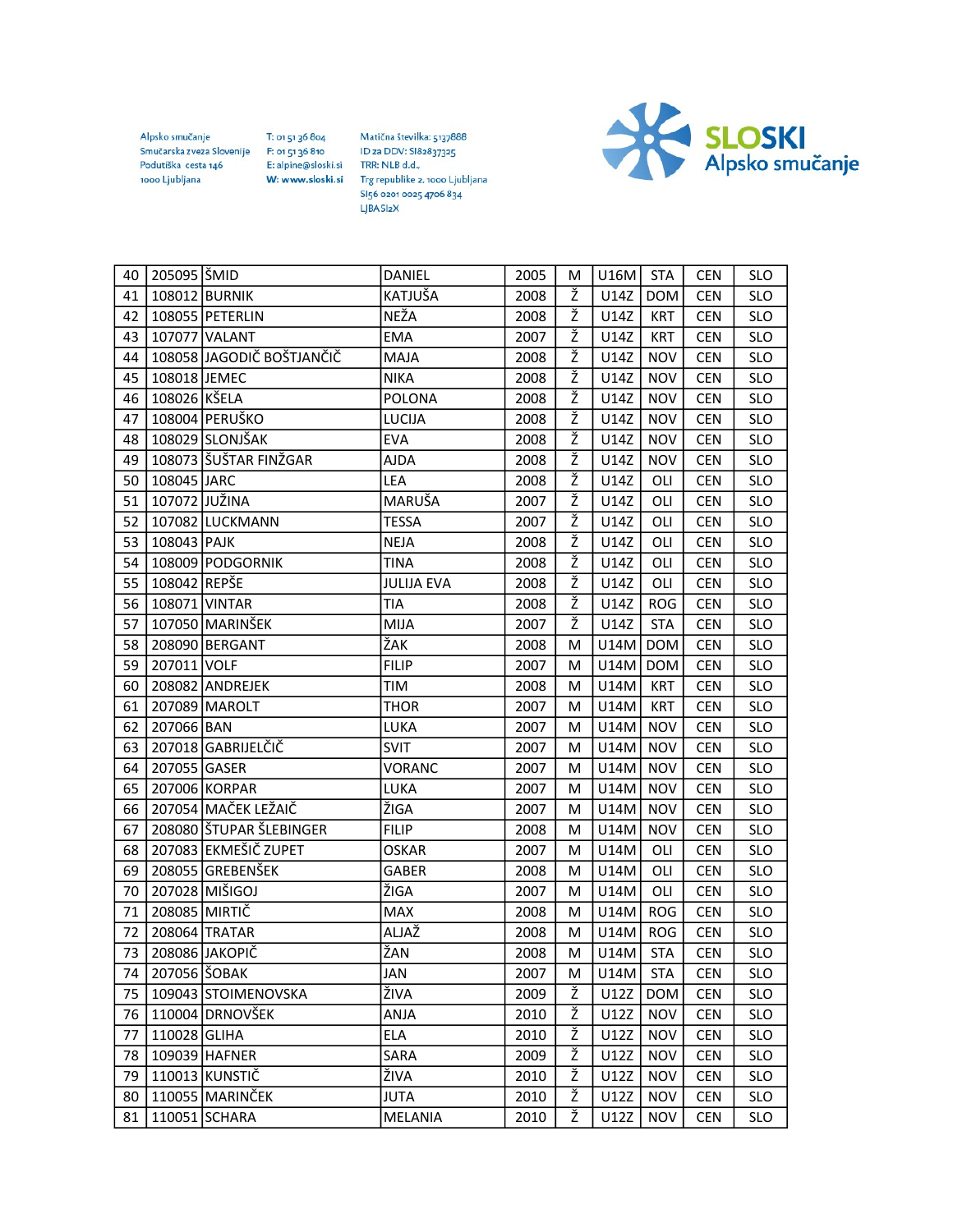Alpsko smučanje Smučarska zveza Slovenije Podutiška cesta 146 1000 Ljubljana

T: 01 51 36 804

F: 01 51 36 810

Matična številka: 5137888 ID za DDV: SI82837325 E: alpine@sloski.si TRR: NLB d.d., W: www.sloski.si Trg republike 2, 1000 Ljubljana SI56 0201 0025 4706 834 LJBA SI<sub>2</sub>X



| 82 | 109003 SORČ       |                            | <b>EVA</b>           | 2009 | Ž | U12Z | <b>NOV</b> | <b>CEN</b> | <b>SLO</b> |
|----|-------------------|----------------------------|----------------------|------|---|------|------------|------------|------------|
| 83 | 109014 ULČAR      |                            | AJDA KATARINA        | 2009 | Ž | U12Z | <b>NOV</b> | <b>CEN</b> | <b>SLO</b> |
| 84 | 110045 ČEČ        |                            | KIARA EMA            | 2010 | ž | U12Z | OLI        | <b>CEN</b> | <b>SLO</b> |
| 85 |                   | 110067 EBERLINC            | LANA                 | 2010 | ž | U12Z | OLI        | <b>CEN</b> | <b>SLO</b> |
| 86 |                   | 109064 GRMOVŠEK            | <b>KLARA</b>         | 2009 | Ž | U12Z | OLI        | <b>CEN</b> | <b>SLO</b> |
| 87 | 109022 JADEK      |                            | <b>NIKITA</b>        | 2009 | Ž | U12Z | OLI        | <b>CEN</b> | <b>SLO</b> |
| 88 | 110005 PAJK       |                            | LARA                 | 2010 | Ž | U12Z | OLI        | <b>CEN</b> | <b>SLO</b> |
| 89 |                   | 109060 PLAVČAK             | PILAR                | 2009 | ž | U12Z | OLI        | <b>CEN</b> | <b>SLO</b> |
| 90 |                   | 109075 PUSTATIČNIK         | PIA                  | 2009 | ž | U12Z | OLI        | <b>CEN</b> | <b>SLO</b> |
| 91 |                   | 110069 SAJOVIC             | TIJA                 | 2010 | Ž | U12Z | OLI        | <b>CEN</b> | <b>SLO</b> |
| 92 | 109061 BAJUK      |                            | <b>BEA LIU</b>       | 2009 | Ž | U12Z | <b>ROG</b> | <b>CEN</b> | <b>SLO</b> |
| 93 | 109062 JANKO      |                            | <b>TAJA</b>          | 2009 | Ž | U12Z | <b>ROG</b> | <b>CEN</b> | <b>SLO</b> |
| 94 | 109063 PEČAR      |                            | <b>NEJA</b>          | 2009 | Ž | U12Z | <b>ROG</b> | <b>CEN</b> | <b>SLO</b> |
| 95 | 110029 REZELJ     |                            | NEŽA                 | 2010 | ž | U12Z | <b>ROG</b> | <b>CEN</b> | <b>SLO</b> |
| 96 |                   | 209074 KERŽAN              | JAŠA                 | 2009 | М | U12M | <b>DOM</b> | <b>CEN</b> | <b>SLO</b> |
| 97 | 210080 OVNIK      |                            | <b>TILEN</b>         | 2010 | м | U12M | <b>DOM</b> | <b>CEN</b> | <b>SLO</b> |
| 98 |                   | 209008 TEKALEC             | <b>IZTOK</b>         | 2009 | M | U12M | <b>DOM</b> | <b>CEN</b> | <b>SLO</b> |
| 99 | 209007 VOLF       |                            | VILI                 | 2009 | M | U12M | <b>DOM</b> | <b>CEN</b> | <b>SLO</b> |
|    |                   | 100 210061 ANDREJEK        | TAJ                  | 2010 | м | U12M | <b>KRT</b> | <b>CEN</b> | <b>SLO</b> |
|    |                   | 101 209092 MAROLT          | ERIK                 | 2009 | М | U12M | <b>KRT</b> | <b>CEN</b> | <b>SLO</b> |
|    | 102 210092 RAJER  |                            | JAKOB                | 2010 | м | U12M | <b>KRT</b> | <b>CEN</b> | <b>SLO</b> |
|    |                   | 103   209017 ČREŠNAR KOREN | <b>SVIT</b>          | 2009 | М | U12M | <b>NOV</b> | <b>CEN</b> | <b>SLO</b> |
|    |                   | 104 210079 DRNOVŠEK        | <b>IAN MATIJA</b>    | 2010 | M | U12M | <b>NOV</b> | <b>CEN</b> | <b>SLO</b> |
|    |                   | 105 210078 HAUPTMAN        | VID                  | 2010 | м | U12M | <b>NOV</b> | <b>CEN</b> | <b>SLO</b> |
|    | 106 210016 JEMEC  |                            | VAL                  | 2010 | М | U12M | <b>NOV</b> | <b>CEN</b> | <b>SLO</b> |
|    |                   | 107 210014 JUHANT          | <b>TIBOR</b>         | 2010 | м | U12M | <b>NOV</b> | <b>CEN</b> | <b>SLO</b> |
|    |                   | 108 210007 KORPAR          | JAKA                 | 2010 | M | U12M | <b>NOV</b> | <b>CEN</b> | <b>SLO</b> |
|    | 109 210040 KUMAR  |                            | ALJAŽ                | 2010 | M | U12M | <b>NOV</b> | <b>CEN</b> | <b>SLO</b> |
|    |                   | 110 210071 OSREDKAR        | <b>MIHAJLO</b>       | 2010 | м | U12M | <b>NOV</b> | <b>CEN</b> | <b>SLO</b> |
|    |                   | 111 209068   ŠULMAN        | OLIVER               | 2009 | М | U12M | <b>NOV</b> | <b>CEN</b> | <b>SLO</b> |
|    | 112 210009 ULČAR  |                            | JANŽ MAKSIM          | 2010 | м | U12M | <b>NOV</b> | <b>CEN</b> | <b>SLO</b> |
|    |                   | 113 209088 AMONBOL MRAK    | <b>MITJA</b>         | 2009 | M | U12M | OLI        | <b>CEN</b> | <b>SLO</b> |
|    | 114 210093 ČAD    |                            | <b>TIMOTEJ</b>       | 2010 | M | U12M | OLI        | <b>CEN</b> | <b>SLO</b> |
|    | 115 209087 DUSIČ  |                            | AL                   | 2009 | м | U12M | OLI        | <b>CEN</b> | <b>SLO</b> |
|    |                   | 116 210091 KATUŠIĆ KOCBEK  | KARLO                | 2010 | м | U12M | OLI        | <b>CEN</b> | <b>SLO</b> |
|    |                   | 117 209015 MIŠIGOJ         | <b>BOR</b>           | 2009 | м | U12M | OLI        | <b>CEN</b> | <b>SLO</b> |
|    | 118 210055 NEDOG  |                            | IAN                  | 2010 | M | U12M | OLI        | <b>CEN</b> | <b>SLO</b> |
|    | 119 209002 PIRNAT |                            | <b>KLEMEN MIHAEL</b> | 2009 | M | U12M | OLI        | <b>CEN</b> | <b>SLO</b> |
|    | 120 209053 POVŠE  |                            | <b>FILIP</b>         | 2009 | м | U12M | OLI        | <b>CEN</b> | <b>SLO</b> |
|    | 121 210013 ŠENK   |                            | LOVRO                | 2010 | М | U12M | OLI        | <b>CEN</b> | <b>SLO</b> |
|    |                   | 122 210032 VESNAVER        | VAL                  | 2010 | М | U12M | OLI        | <b>CEN</b> | <b>SLO</b> |
|    | 123 209090 VEZJAK |                            | JULIJAN              | 2009 | M | U12M | OLI        | <b>CEN</b> | <b>SLO</b> |